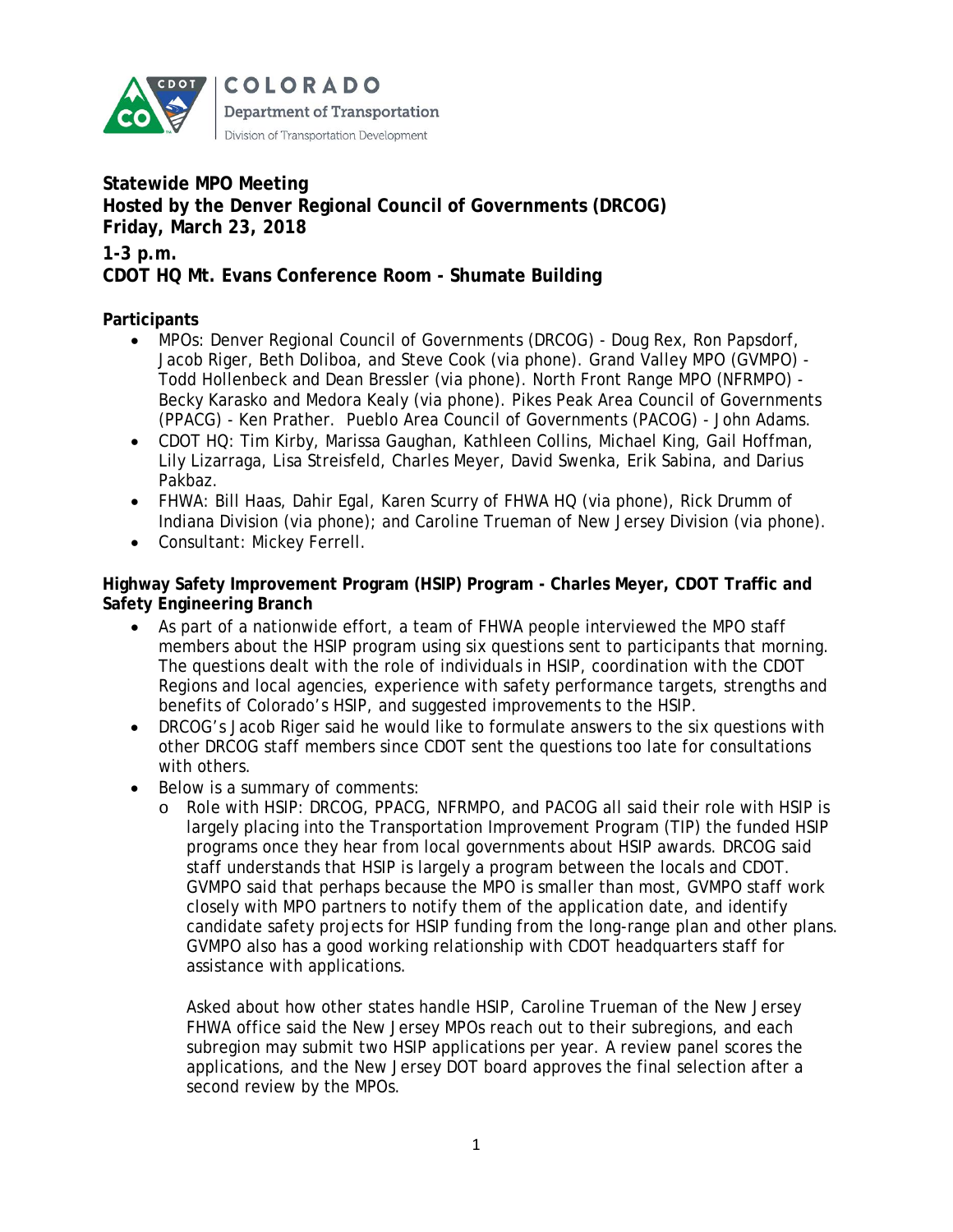- o Safety performance targets DRCOG set its own safety targets after working with CDOT. The process was a bit rushed, but that could be because it was the first time CDOT worked with the MPOs on setting targets. NFRMPO, PPACG, and GVMPO all decided to support CDOT's safety target. Now that the MPOs have had the experience of working with CDOT on safety target setting, the process should be easier next time.
- o Suggestions for improvement CDOT Region 4's Karen Schneiders said the Regions would communicate with planning partners about HSIP applications if they knew that FHWA was soliciting applications. If FHWA wants better applications, it needs to provide more information, and the CDOT traffic engineers in each Region need to communicate more with the planning staffs. Another suggestion was that the traffic safety engineers should attend the Transportation Advisory Committees of the MPOs to let them know about HSIP application solicitations. GVMPO commented that the application process and compliance with project development requirements are somewhat onerous, especially for the smaller planning partners.
- o Dahir Egal, pavements and materials safety engineer with the Colorado Division of FHWA, urged all MPOs to answer all six questions and send the written answers to him, [dahir.egal@dot.gov,](mailto:dahir.egal@dot.gov) 720-963-3007, by Friday, March 30.
- o Tim Kirby asked if FHWA could share its recommendations and best practices from the report that will summarize the interviews.

#### **Performance Measures**

- Planning Memorandum of Agreement (MOA) and Safety Performance Measure Memorandum of Understanding (MOU) Status Update – Roundtable
	- o DRCOG The Regional Transportation District is giving the MOA a final review. Jacob Riger clarified with Bill Haas that the safety MOU should be a stand-alone item (not combined with other performance targets).
	- o GVMPO The CDOT Division of Transportation Development folks still need to review the revised safety MOU. GVMPO staff is ready to sign the safety MOU, which will not need to go to the board for action. All agencies have signed the Planning MOA.
	- o NFRMPO The Planning MOA will be approved at the April 5 Planning Council meeting and signed following that approval. CDOT will schedule a conference call with NFRMPO and DRCOG to discuss the final changes to the safety MOU.
	- o PACOG The director will OK the safety MOU without board action. Pueblo Transit is about to sign the Planning MOA, and the safety MOU should be signed by May 2018.
	- o Tim Kirby mentioned that the implementation guidance should tie the safety and other performance target MOUs with the MOA.
- PM2 and PM3 Update Darius Pakbaz, CDOT Performance and Asset Management Branch
	- o Darius reviewed a technical memo that details how to calculate the measures for infrastructure condition (PM2).
	- o Darius reported that the Transportation Commission reviewed the staff-recommended 2- and 4-year targets on March 14 for both infrastructure condition and system performance (PM2). The Transportation Commission may adopt the target recommendations for infrastructure condition and system performance in April.
	- o At the April Statewide MPO meeting, Performance and Asset Management Branch expects to be able to provide summary/raw data and a technical memo on how to calculate system performance measures.
	- o These are the upcoming target-setting deadlines:
		- May 20, 2018: CDOT submits statewide targets for infrastructure condition and system performance to FHWA.
		- Oct. 1, 2018: CDOT reports baseline performance for infrastructure condition and system performance to FHWA.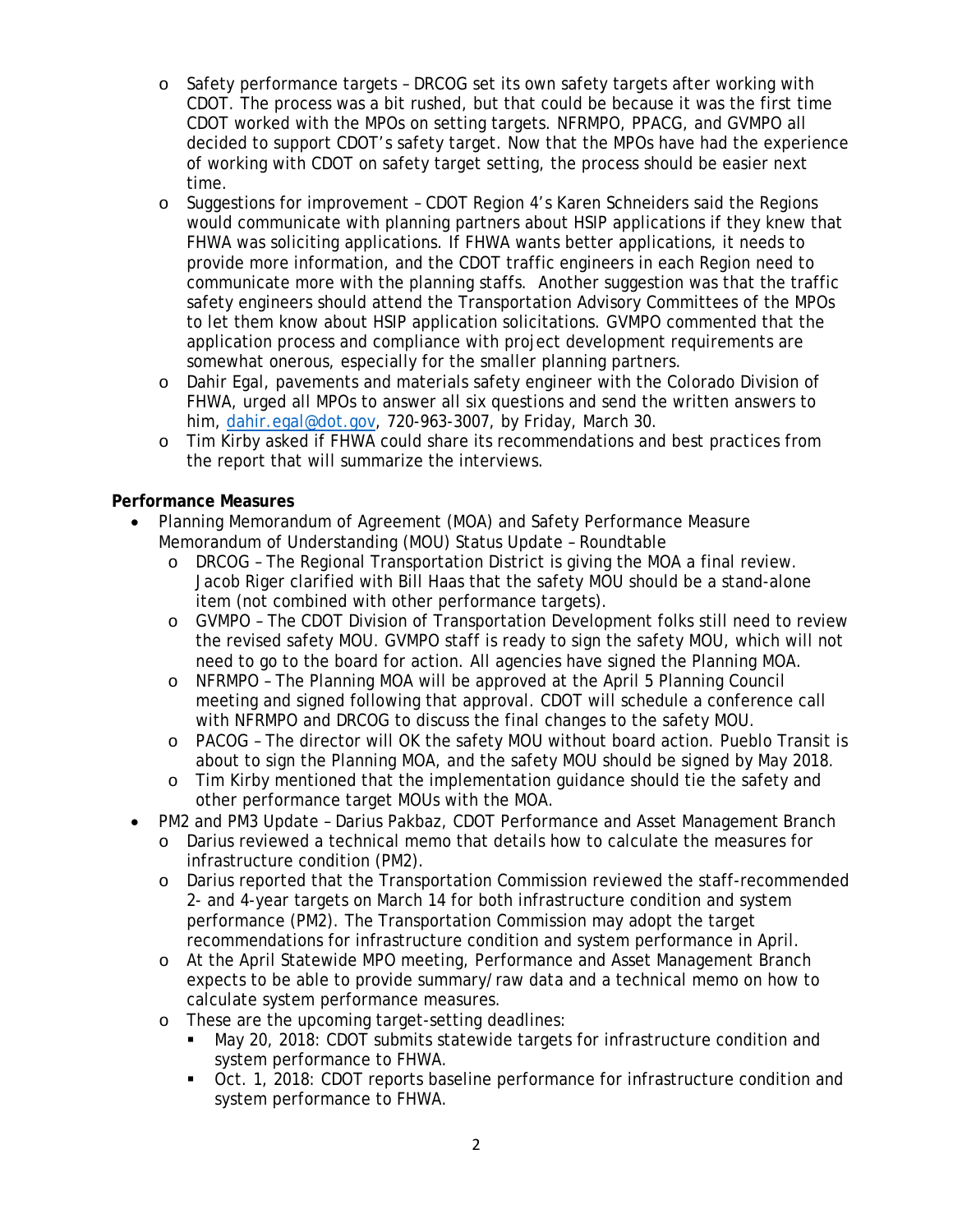- Nov. 15, 2018: MPOs to support the statewide targets or develop their own targets for PM2 and PM3.
- TIP Narrative Language for PMs Bill Haas, FHWA
	- o Bill Haas said that the TIPs (Transportation Improvement Programs) should have some summary language on MPO adoption of performance measures and targets. Tim Kirby said CDOT staff should be able to provide the requested language the early part of the week of March 26.
	- o Each TIP shall explain how the MPO anticipates meeting targets, and the link between targets and performance measures. It is not necessary for each TIP to have a narrative for each project.
	- o The STIP (Statewide Transportation Improvement Program) should have the same informative narrative.

### **Update on Front Range Travel Survey – Erik Sabina, CDOT Information Management Branch**

- Erik Sabina discussed the upcoming Front Range Travel Survey, which will be an update of the 2010 survey. DRCOG conducted the 2010 survey's predecessor in 1996- 1997, when economic conditions were good, and the 2010 survey when the economy was beginning to recover from the Great Recession. It is hard to know if the resulting survey will be representative of travel conditions and behaviors.
- CDOT is going to undertake another survey to track travel patterns outside the Front Range, visitor trips, effects of new modes and technologies, and weekend travel. Other purposes mentioned among meeting attenders were seasonal travel (to and from Rocky Mountain National Park, for example) that overlaps a bit with visitor travel, seasonal employees and their effect on travel patterns, and the influence of the school terms on college-connected travel.
- The survey will capture demographic differences in travel, such as younger people in urban areas being less likely to own vehicles.
- The state of Ohio surveys 2,000 households a year about their travel patterns. Erik asked if a continuing survey would be useful for the MPOs. In answer to a question, he said he wasn't sure how that would affect cost.
- Some of the conundrums of a survey are seasonal differences among people traveling for recreational purposes. People who tend to spread out for their recreation (i.e., backcountry skiers, climbers, mountain bikers, hikers and campers, aspen gold viewers, and hunters) are harder to intercept.
- Another issue is that people tend to under-report the side trips they take while going to a major destination such as the Great Sand Dunes.
- CDOT may resurrect the travel model advisory group, with the Statewide MPO group among the groups represented.
- A rough estimate of the cost of the survey is \$200-\$300 per household surveyed.

# **Program Distribution Update - Tim Kirby, CDOT Multimodal Planning Branch**

- CDOT will be forming a subcommittee of the STAC to begin looking into how CDOT should distribute formula funds among MPOs and CDOT programs. The subcommittee will meet noon to 2 p.m. following STAC meetings on the fourth Friday of each month. CDOT will provide lunch.
- More information on the Program Distribution Subcommittee will be available soon.

## **MPO and FHWA Updates - MPO and FHWA Staff**

• FHWA will discuss planning findings from a FHWA review of CDOT planning processes next month, when FHWA is the host of the Statewide MPO group.